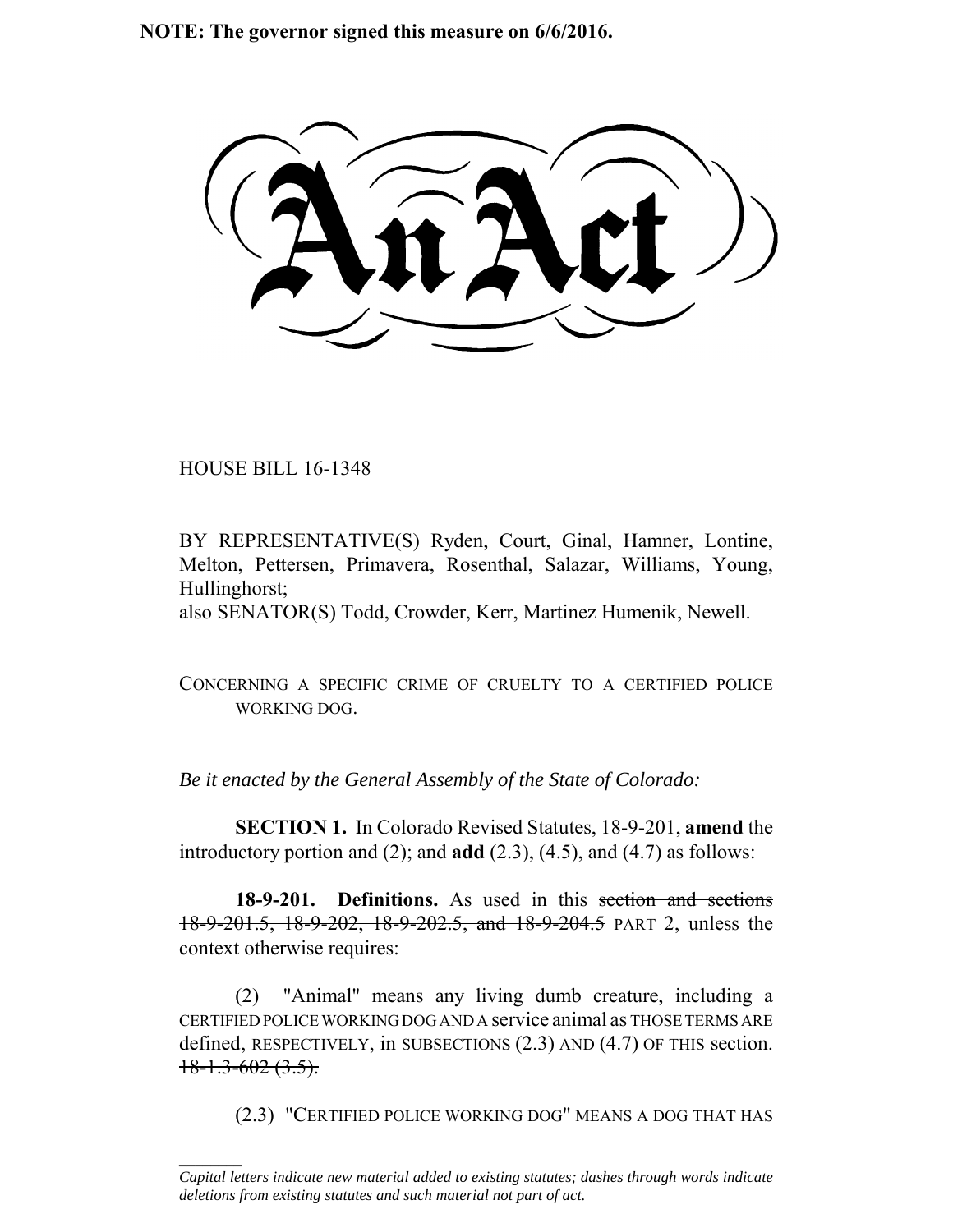CURRENT CERTIFICATION FROM A STATE OR NATIONAL AGENCY OR AN ASSOCIATION THAT CERTIFIES POLICE WORKING DOGS, AND THAT IS PART OF A WORKING LAW ENFORCEMENT TEAM.

(4.5) "SERIOUS PHYSICAL HARM", AS USED IN SECTION 18-9-202, MEANS ANY OF THE FOLLOWING:

(a) ANY PHYSICAL HARM THAT CARRIES A SUBSTANTIAL RISK OF DEATH;

(b) ANY PHYSICAL HARM THAT CAUSES PERMANENT MAIMING OR THAT INVOLVES SOME TEMPORARY, SUBSTANTIAL MAIMING; OR

(c) ANY PHYSICAL HARM THAT CAUSES ACUTE PAIN OF A DURATION THAT RESULTS IN SUBSTANTIAL SUFFERING.

(4.7) "SERVICE ANIMAL" MEANS ANY ANIMAL, THE SERVICES OF WHICH ARE USED TO AID THE PERFORMANCE OF OFFICIAL DUTIES BY A FIRE DEPARTMENT, FIRE PROTECTION DISTRICT, OR GOVERNMENTAL SEARCH AND RESCUE AGENCY. UNLESS OTHERWISE SPECIFIED, "SERVICE ANIMAL" DOES NOT INCLUDE A "CERTIFIED POLICE WORKING DOG" AS DEFINED IN SUBSECTION (2.3) OF THIS SECTION.

**SECTION 2.** In Colorado Revised Statutes, 18-9-202, **amend** (1.5) (c), (2) (a), (2) (a.5) (V), and (2) (d); and **repeal** (1.6) as follows:

**18-9-202. Cruelty to animals - aggravated cruelty to animals service animals.**  $(1.5)(c)$  A person commits cruelty to a service animal OR A CERTIFIED POLICE WORKING DOG if he or she violates the provisions of subsection (1) of this section with respect to a service animal OR CERTIFIED POLICE WORKING DOG, as THOSE TERMS ARE defined in section 18-1.3-602  $(3.5)$  SECTIONS 18-9-201 (2.3) AND 18-9-201 (4.7), whether the service animal OR CERTIFIED POLICE WORKING DOG is on duty or not on duty.

 $(1.6)$  As used in this section, unless the context otherwise requires:

(a) "Serious physical harm" means any of the following:

(I) Any physical harm that carries a substantial risk of death;

PAGE 2-HOUSE BILL 16-1348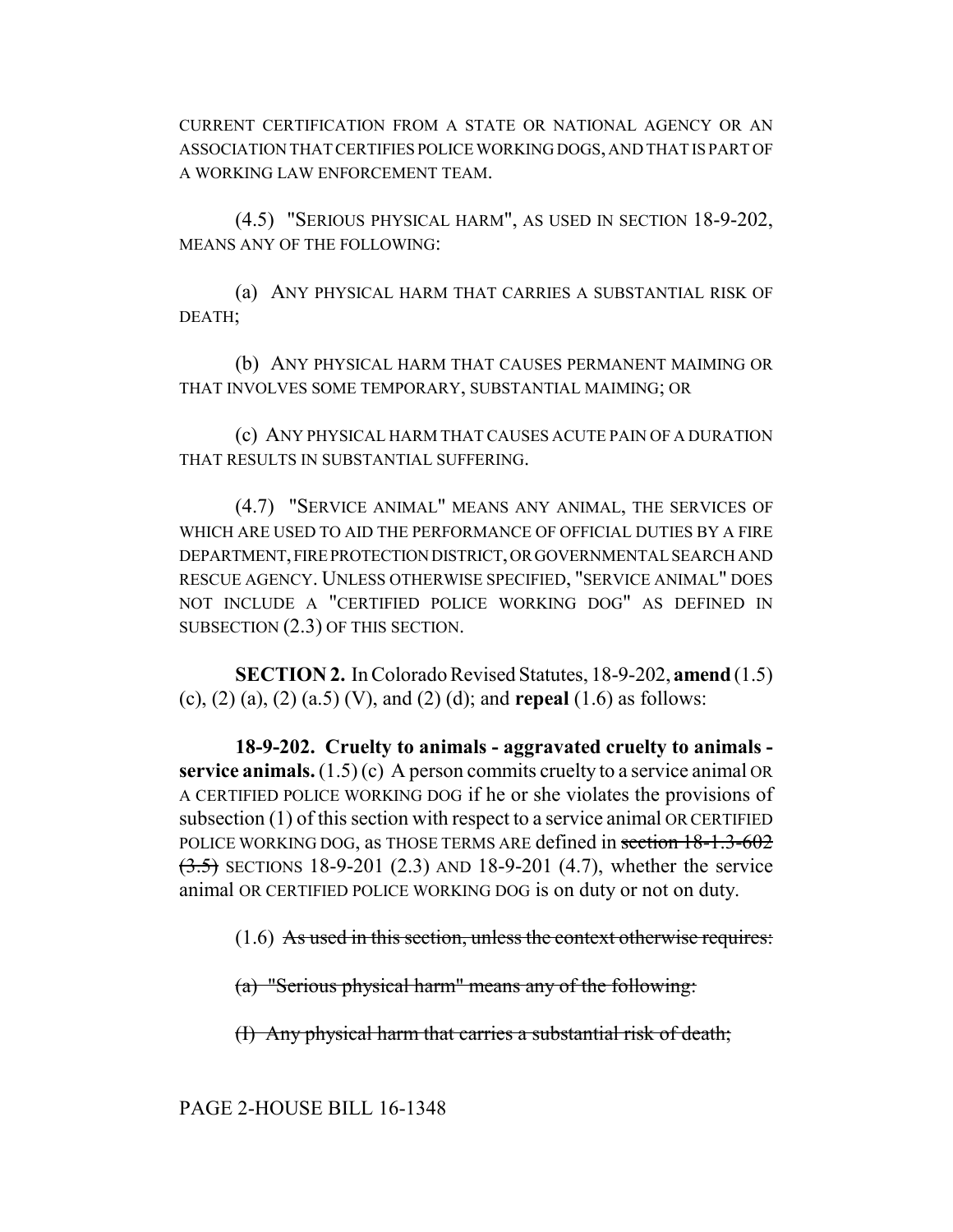(II) Any physical harm that causes permanent maiming or that involves some temporary, substantial maiming; or

(III) Any physical harm that causes acute pain of a duration that results in substantial suffering.

(2) (a) Except as otherwise provided in paragraph (b) of this subsection (2), cruelty to animals, OR CRUELTY TO A SERVICE ANIMAL OR CERTIFIED POLICE WORKING DOG PURSUANT TO PARAGRAPH (c) OF SUBSECTION (1.5) OF THIS SECTION, is a class 1 misdemeanor.

(a.5) (V) In addition to any other sentence imposed upon a person for a violation of any criminal law under this title, any person convicted of a second or subsequent conviction for any crime, the underlying factual basis of which has been found by the court to include an act of cruelty to animals shall be, OR CRUELTY TO A SERVICE ANIMAL OR A CERTIFIED POLICE WORKING DOG PURSUANT TO PARAGRAPH (c) OF SUBSECTION (1.5) OF THIS SECTION IS required to pay a mandatory minimum fine of one thousand dollars and shall be IS required to complete an anger management treatment program or any other appropriate treatment program.

(d) (I) If a person is convicted of cruelty to a service animal pursuant to paragraph (c) of subsection  $(1.5)$  of this section, he or she shall be ordered THE COURT SHALL ORDER HIM OR HER to make restitution to the agency or individual owning the SERVICE animal for any veterinary bills and replacement costs of the SERVICE animal if it is disabled or killed as a result of the cruelty to animals incident.

(II) IF A PERSON IS CONVICTED OF CRUELTY TO A CERTIFIED POLICE WORKING DOG PURSUANT TO PARAGRAPH (c) OF SUBSECTION (1.5) OF THIS SECTION, THE COURT SHALL ORDER HIM OR HER TO MAKE RESTITUTION TO THE AGENCY OR INDIVIDUAL OWNING THE CERTIFIED POLICE WORKING DOG FOR ALL EXPENSES, INCLUDING ANY IMMEDIATE AND ONGOING VETERINARY EXPENSES RELATED TO THE INCIDENT, AND REPLACEMENT COSTS FOR THE CERTIFIED POLICE WORKING DOG IF IT IS PERMANENTLY DISABLED OR KILLED AS A RESULT OF THE CRUELTY TO ANIMALS INCIDENT. IF THE COURT FINDS THAT THE PERSON WHO IS CONVICTED OF CRUELTY TO A CERTIFIED POLICE WORKING DOG PURSUANT TO PARAGRAPH (c) OF SUBSECTION (1.5) OF THIS SECTION DID SO WITH MALICIOUS INTENT, THE PERSON SHALL ADDITIONALLY MAKE RESTITUTION TO THE AGENCY OR INDIVIDUAL OWNING

PAGE 3-HOUSE BILL 16-1348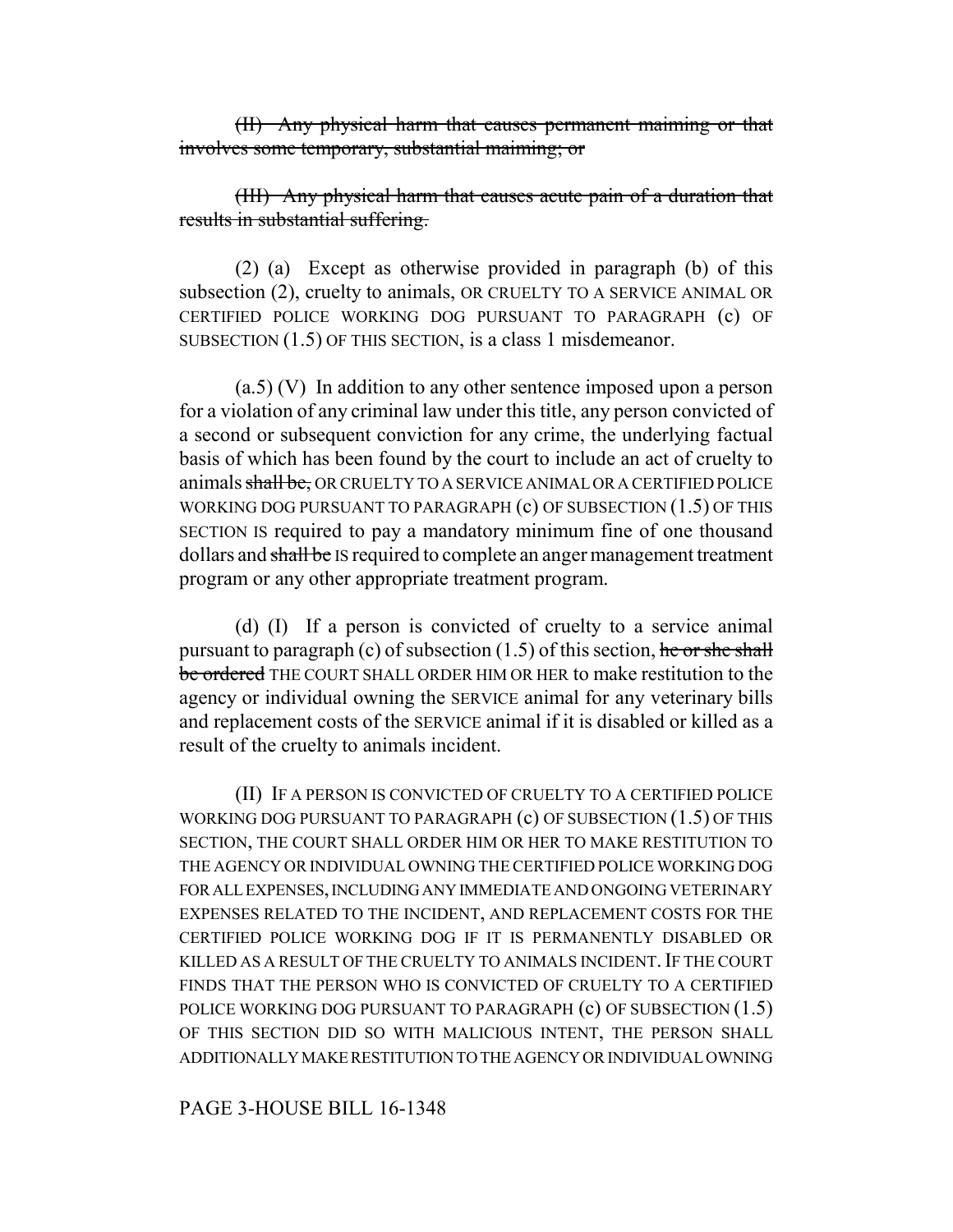THE CERTIFIED WORKING DOG FOR ALL TRAINING AND CERTIFICATION COSTS RELATED TO THE CERTIFIED POLICE WORKING DOG.

**SECTION 3.** In Colorado Revised Statutes, 18-9-209, **amend** (1) as follows:

**18-9-209. Immunity for reporting cruelty to animals - false report - penalty.** (1) Except as otherwise provided in subsection (2) of this section, a person who, in good faith, reports a suspected incident of animal cruelty TO ANIMALS, SERVICE ANIMALS, OR CERTIFIED POLICE WORKING DOGS, as described in section 18-9-202, to a local law enforcement agency or to the state bureau of animal protection shall be IS immune from civil liability for reporting the incident.

**SECTION 4. Safety clause.** The general assembly hereby finds,